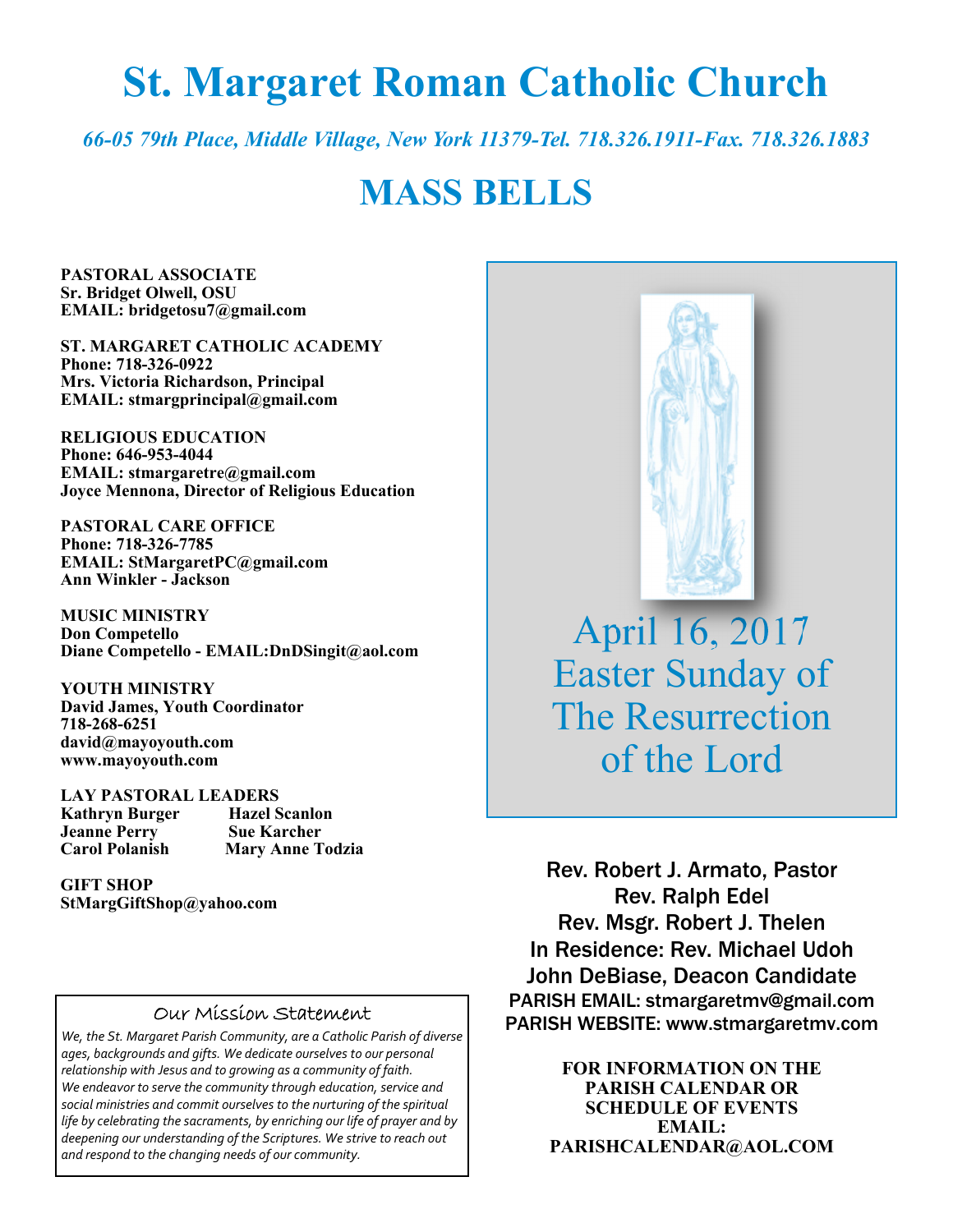### *MASSES FOR THE WEEK*

#### **MON. APRIL 17 - MONDAY WITHIN THE OCTAVE OF EASTER**  7:00 Ann Reynolds 9:00 Fred Basedow **TUE. APRIL 18 - TUESDAY WITHIN THE OCTAVE OF EASTER**<br> **7:00 Doseph R** Coverly Joseph R. Coverly 9:00 Virginia Havriliak **WED. APRIL 19 - WEDNESDAY WITHIN THE OCTAVE OF EASTER**  7:00 Joseph Pecoraro 9:00 Joseph & Elizabeth Sustar **THU. APRIL 20 - THURSDAY WITHIN THE OCTAVE OF EASTER**  7:00 Victoria Batalla Stanislaw & Tedeusz Brzuzan **FRI. APRIL 21 - FRIDAY WITHIN THE OCTAVE OF EASTER**  7:00 Ida Lento (BIRTH)/Maria Vocaturo 9:00 Anna & Wilhelm Nick and the Stalzer Family **SAT. APRIL 22 - SATURDAY WITHIN THE OCTAVE OF EASTER**  8:30 Collective: Mary & James Hanrahan/ Anna Janus/ 5:00PM Jadwiga Mozol **SUN. APRIL 23 - SECOND SUNDAY OF EASTER/DIVINE MERCY SUNDAY**  7:30 People of the Parish 9:00 Daniele Bussa/Calogero e Salvatore DiMaggio/Salvatore Palmeri/ 10:30 Edward McCann NOON Angelina Fischetti (BIRTH)

5:00PM William & Belle T. Kunz

### **REGULAR SCHEDULE OF MASSES & SERVICES**

| <b>SATURDAY VIGIL:</b><br>SUNDAY: | $5:00$ P.M.<br>7:30, 9:00 (Italian),                |
|-----------------------------------|-----------------------------------------------------|
| <b>WEEKDAYS:</b>                  | 10:30, 12:00 & 5:00PM<br>Varies (See listing above) |
| CONFESSIONS:                      | SATURDAY, 4-4:45 pm,<br>or by appointment with      |
|                                   | a priest.                                           |

# **PARISH INFORMATION**

**If you're not registered, please stop into the Rectory office. THE PARISH OFFICE is open from Monday through Friday, 9 am to noon and 1 pm to 7:30 pm. Please respect these hours for your Rectory office business. Thank you.** 

**BAPTISMS** take place on the 1st and 3rd Sundays of the month. Please call the rectory for an appointment and to register your child.

**WEDDINGS MUST** be scheduled at least six months in advance by appointment with a priest or a deacon. Please call the rectory office. For marriage preparation information visit www.pre-cana.org.

**THE BEREAVEMENT GROUP** meets on the 1st and 3rd Thursday of the month at 10 am in the Convent meeting room. Call Ann at 718-326-7785.

**NOVENA** to Our Lady of the Miraculous Medal...Mondays after the 9 am Mass.

**MORNING PRAYER** daily from Monday through Friday at 8:45 am.

**BOY SCOUT TROOP #119** meets on Tuesdays from 7:15-9 pm. New members are welcome, age 10 1/2 & up. Call 718-894-4099.

**CUB PACK #119** meets on Mondays from 7-8:30 pm. New members welcome, age 6 to 10-1/2. Call 718-894-4099.

**THE ENGLISH CHOIR** rehearses on Tuesday, at 7:30 pm. in the Church.

**THE CHILDREN'S CHOIR** rehearses on Monday, from 6-7 pm in the Church. For more info. DnDSingit@aol.com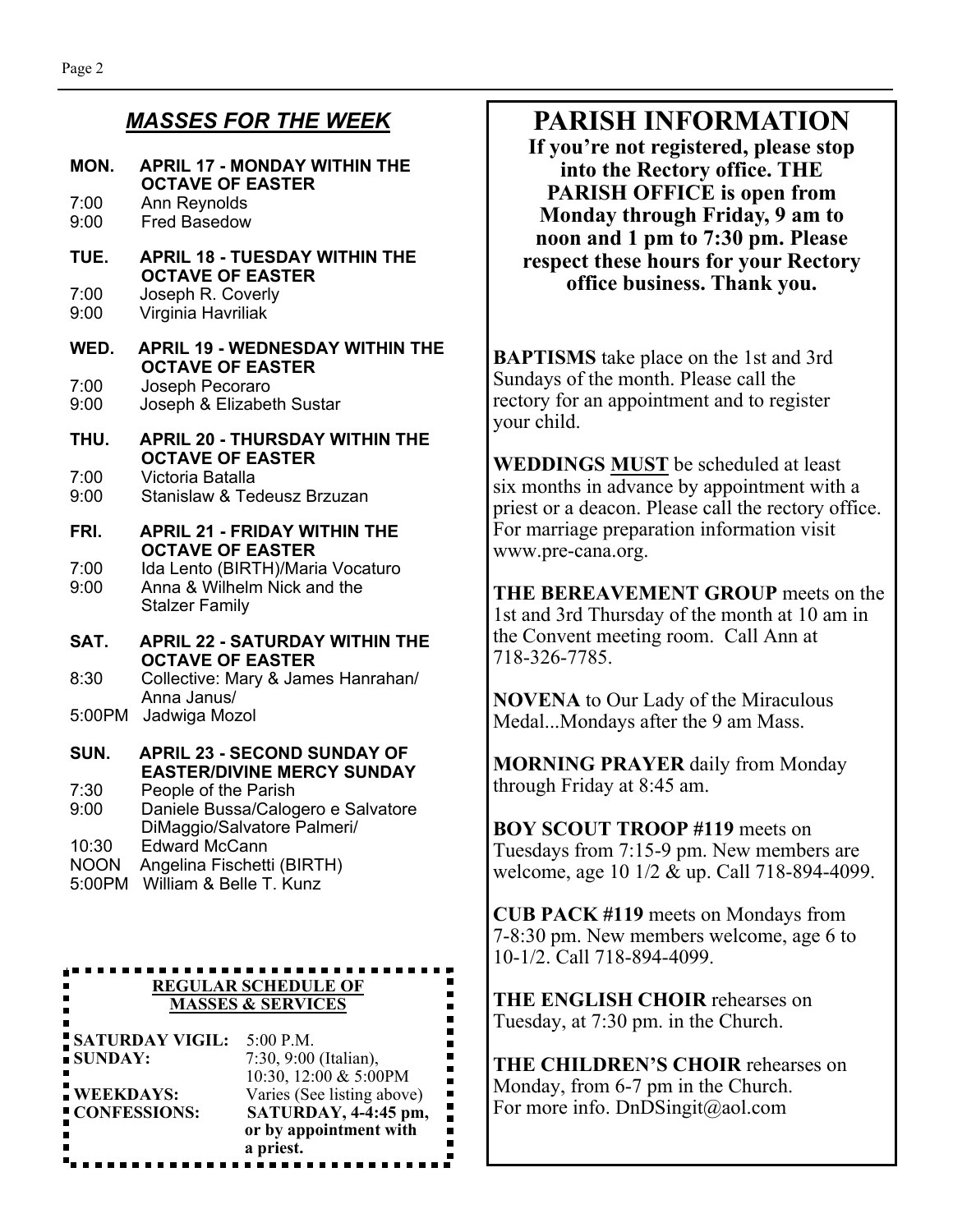# *Christ is risen! Truly is He risen!*

Dear Brothers and Sisters in Christ,

 Every once in a while, some great, life-changing event occurs in our lives: a marriage, the birth of a child, the death of a loved one, and other like events. Were we to put all of them together over the course of our entire lifetime, and then put all of our collective events together with those of everyone now living, and of those who have lived, and of those who will live, the sum total would not compare as even a drop of water to the vastness of the world's oceans to the change brought about by the passion, death and resurrection of our Lord Jesus Christ, through which God the Father has reconciled the world to Himself.

 Truly, this most holy feast of Easter calls for us to cry out, "Alleluia!" "Praise the Lord!" We must do this not simply with our voices in the joy-filled liturgies of this day, but also, and most especially, by the way we live our lives from now on. Truly, we have been changed, and we are to reflect that change by rejecting from our lives any trace of sin and by living, instead, a life of holiness as children of God. St. Paul put it extremely well, as we find in the reading from his First Letter to the Church in Corinth, used in the Masses of Easter Day:

> "Let us celebrate the Feast, not with the old yeast, the yeast of malice and wickedness, but with the unleavened bread of sincerity and truth."

 With thanksgiving for the gift of salvation and reconciliation that God, in His great love and mercy, has granted us through His Son's death and resurrection, let us strive to live our new life in Christ. May we, who renew our baptismal promises allow His Holy Spirit to bring us into the fullness of life!

 May God, Who has begun the good work in you, bless you this Easter and bring it to completion in the Day of our Lord Jesus Christ!

*~ Fr. Armato*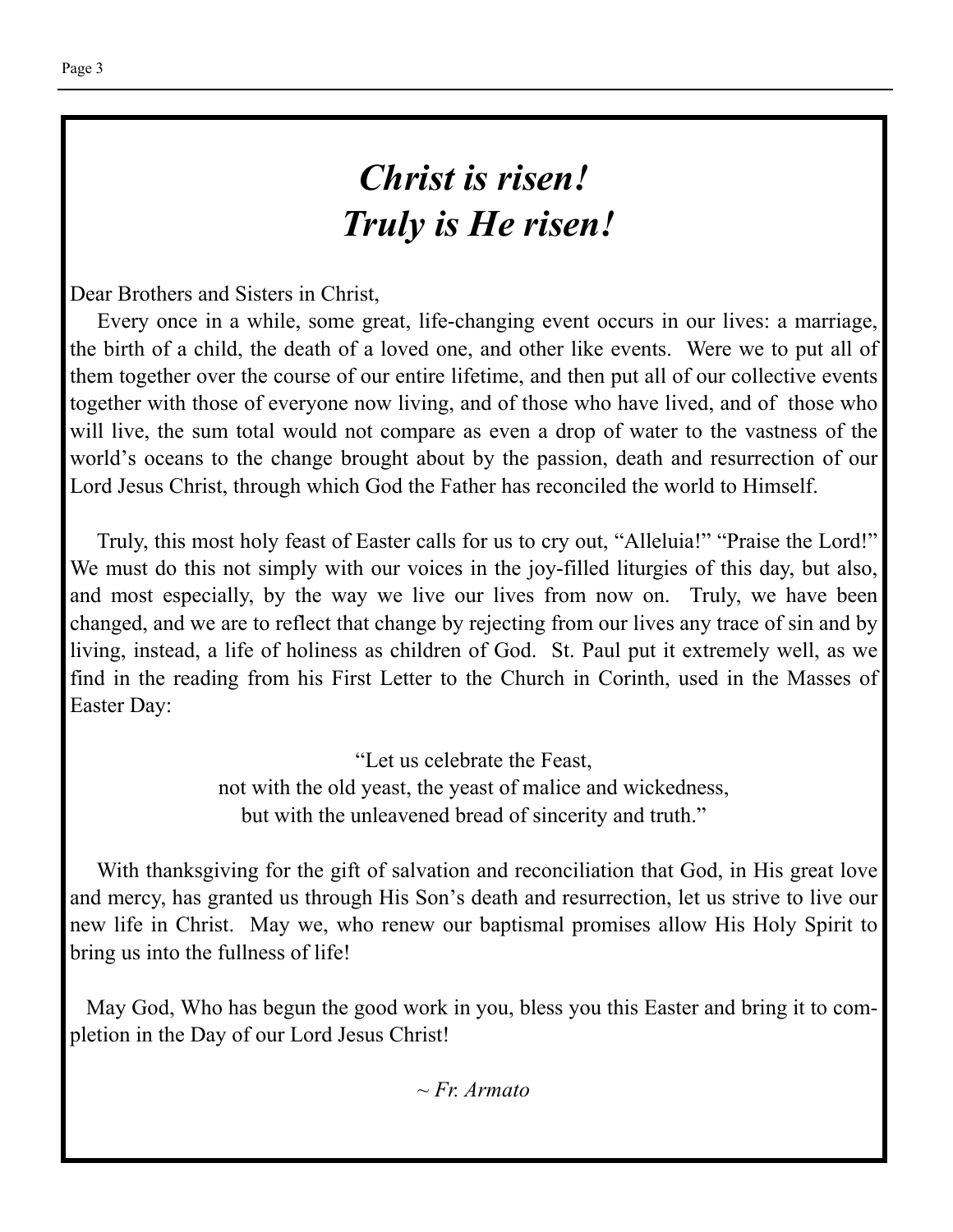# PLEASE PRAY FOR OUR SICK

Karen Guarascio, Connie Faccibene, Eileen Hinrichs, Linda Frazier, Angela Lenihan, Carol Falk, Cari Ann Falk-LoBello, Glen Falk, David J. McConville, Ronald Frazier, John Downer, Robert Sabini, Lee Falk, Patricia Johnson, Scott White, Bob Schaefer, Rose Marie Santos, Bernice Muller, Maria Millocca, Baby McKinley Kelleher, Isabelle Azzaro, Lucy Lento, Sean Harrison, Richard Santangelo, Michael Russo, Frank Cesare, Joseph Simon, Joseph Stubbs, Justin James Quirke, Rose Healy, Parrish Wert, Michael Hirst, Matteo Sabini, Carmen Melendez, Jim O'Driscoll, Jeanette Spartaro, Linda Castagna, Elizabeth Ott, Marion Caracciola, Baby Keila Mary Champoli, Brooke and Alexa Renda, The Ferrugio Family, Dorothy Mai, Marc Gandasegui, Bob & Karen Schaefer, Maureen Harvey, Sandra Slattery, Shirley Chesley, Jim Daniels, Lola Anderson, Roberta Polce,

> *The names will remain for 3 months ONLY, unless you call 326-1911 and ask for conƟnued prayers*

# **Prayer Requests**

**Pray for vocations to the Priesthood and Religious Life. Please pray for our men and women from our Parish serving in the defense of our country: Lt. Col. Thomas Frohnhoefer Sgt. Robert A. Domenici** 

## *WE RECALL OUR BELOVED DECEASED*

*Especially, Patricia PaƩerson, Robert A.Krauss, May they rest in Christ's Peace!* 

# *MEMORIALS TABERNACLE LAMP THIS WEEK*

*is lit in memory of Elinor Murphy at the request of Mr. & Mrs. Anthony Civitano* 



# *TODAY'S READINGS*

**First Reading** — Peter is an eyewitness: The Lord is risen (Acts 10:34a, 37-43). **Psalm** — This is the day the Lord has made; let us rejoice and be glad (Psalm 118). **(1) Second Reading** — All who are baptized, set your hearts in heaven (Colossians 3:1-4) *or* **(2) Second Reading** — Christ our Passover is sacrificed; therefore let us celebrate (1 Corinthians 5:6b-8).

Gospel — Three witnesses, Mary, Peter, and John; each responds to the empty tomb (John 20:1-9) *or* Matthew 28:1-10 *(or, at an afternoon or evening Mass, Luke 24:13-35).* 

# *READINGS FOR THE WEEK*

| Monday:    | Acts 2:14, 22-33; Ps 16:1-2, 5, 7-11; |
|------------|---------------------------------------|
|            | Mt $28:8-15$                          |
| Tuesday:   | Acts 2:36-41; Ps 33:4-5, 18-20, 22;   |
|            | $Jn 20:11-18$                         |
| Wednesday: | Acts 3:1-10; Ps $105:1-4, 6-9$ ;      |
|            | Lk 24:13-35                           |
| Thursday:  | Acts 3:11-26; Ps 8:2, 5-9;            |
|            | Lk 24:35-48                           |
| Friday:    | Acts 4:1-12; Ps 118:1-2, 4, 22-27;    |
|            | $Jn 21:1-14$                          |
| Saturday:  | Acts 4:13-21; Ps 118:1, 14-21;        |
|            | Mk 16:9-15                            |
| Sunday:    | Acts 2:42-47; Ps 118:2-4, 13-15,      |
|            | 22-24; 1 Pt 1:3-9; Jn 20:19-31        |
|            |                                       |

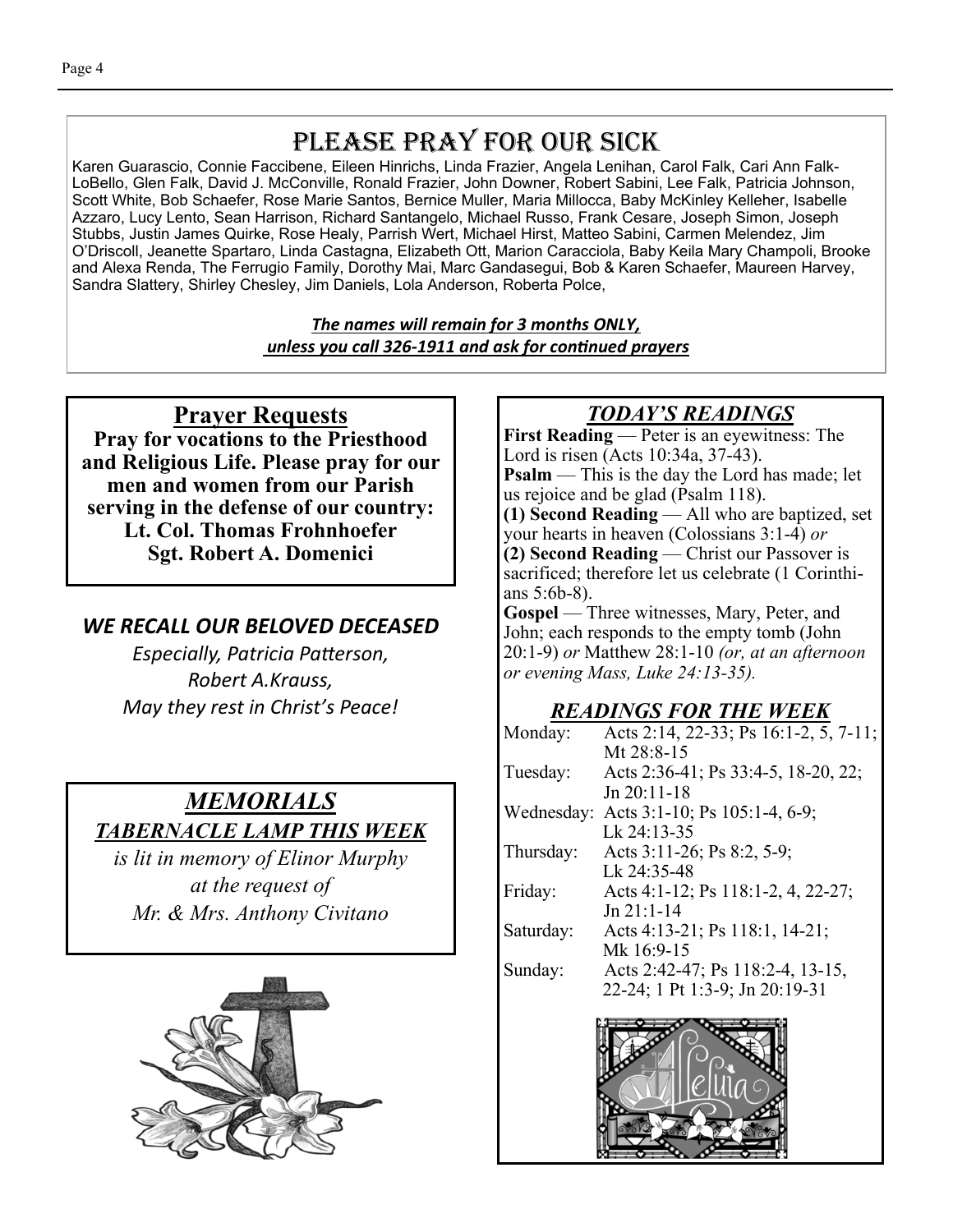# *SPRING SOCIAL FOR THE YOUNG AT HEART*

Sunday, April 30th, 2:00 pm to 6:00 pm Our Lady of Hope Auditorium 61-27 71 Street, Middle Village Tickets are \$15, Hot buffet and live music. For tickets and/or information call Phyllis, 718-478-4741; Linda, 718-898-3222; Mary, 718-446-1554; Lorraine, TW9-0911, or www.ourladyofhopeparish.org Sponsored by The Senior Goal Group

#### **THE LORD IS RISEN!**

As Christ's disciples, we are called to go forth and spread the good news of His Resurrection. Our parish's many ministries are examples of how many of you answer that call. Our ministries require not only gifts of time and talent, but also of financial help. Please prayerfully consider supporting St. Margaret Parish with electronic donations through *Faith Direct.*  You can sign up online by visiting www.faithdirect.net using our church code **NY299.** Thank you for your continued support of our parish family! God Bless You, Fr. Armato

> *WE CONGRATULATE AND WELCOME our newly Baptized and Confirmed parishioners, ASHLEY, VIVIAN, SANTOS CATHERINE AND JENNIFER*

**THE ST. VINCENT dePAUL FOOD PANTRY is located at 66-25 79 Place The pantry is open on WEDNESDAY AND SATURDAY from 10am to 12 Noon** 

#### **SAINT MARGARET GIFT SHOP**

open Wednesdays, 12pm - 4pm Saturdays, 4pm - 5pm and Sundays, 9am - 1pm We have a selection of religious goods: Rosaries - Medals - Gifts - Crucifixes Statues - Bibles and other books **AND MORE!** 

If we don't have it, we'll try to get it for you. The Gift Shop is located in the rectory. Please use the red side door in

the parking lot. If the door is closed, please knock.



**ST. MARGARET'S YONKERS EMPIRE CITY BUS TRIP Monday, April 17th**  The bus will be in front of

the Church and will **leave** 

**promptly at 9am.** The cost is \$23.00p/p. For reservations/information call **Betty, 718-326-0198 ONE LUCKY PERSON WILL WIN A FREE RIDE ON OUR MAY TRIP!** 

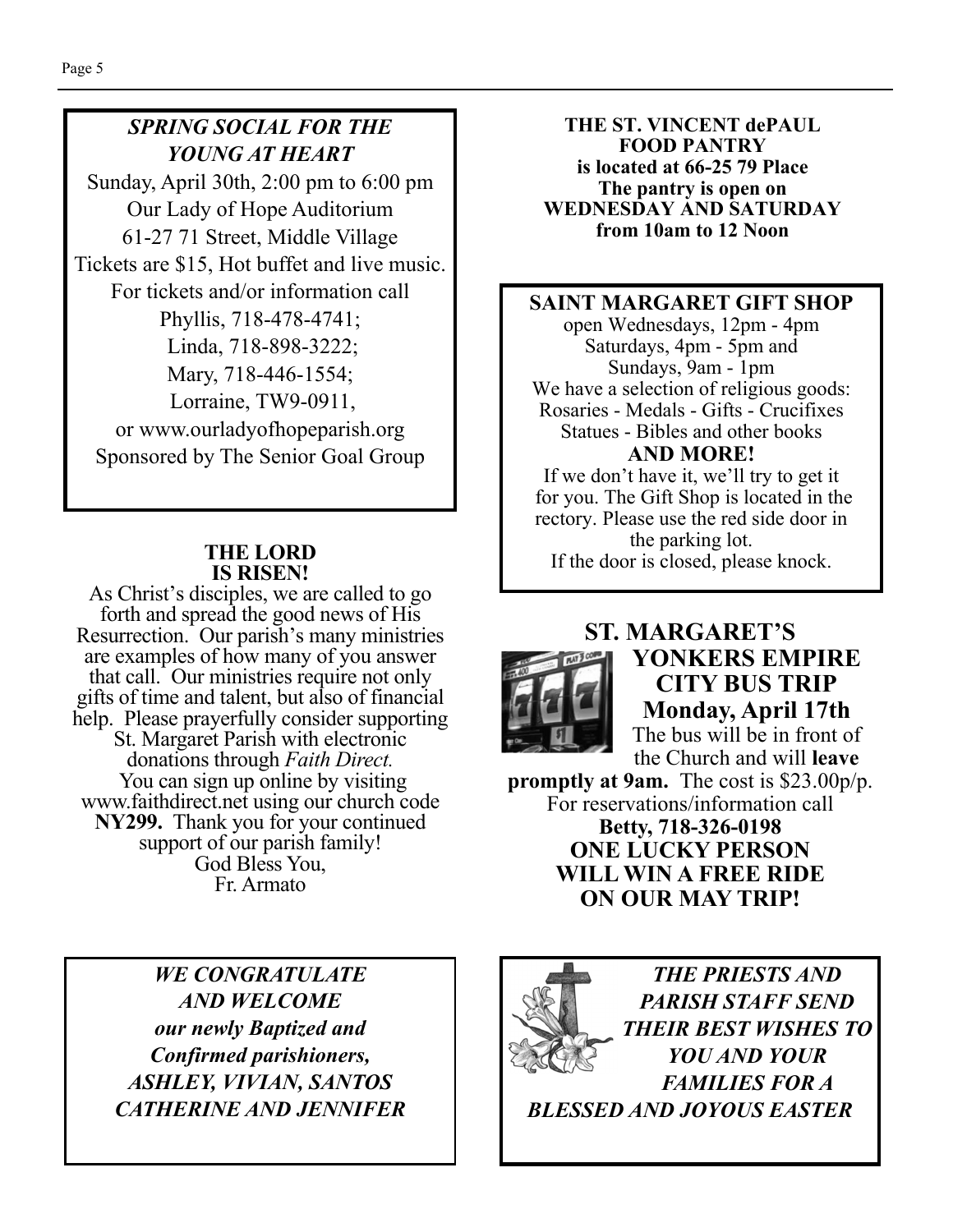# SCHOOL NEWS

#### **FROM THE DESK OF THE PRINCIPAL OF THE ACADEMY TOUR TUESDAYS** . . . openings for

September 2017 . . . call the office to RSVP. Some classes are only taking waiting lists. Tickets are on sale for Bonjourney Tribute Band, April 28th. Doors open at 7:45pm. Tickets are \$25p/p. Please call Katy at the school, 718-326-0922.

#### **REGENTS REVIEW CLASSES**

will be offered at Maspeth Town Hall during the month of June for the following courses: Global History & Geography, Living Environment/Biology, Chemistry, Earth Science, US History & Government, Algebra 1 (Common Core), Algebra 11 (Common Core) and Geometry (Common Core). Each class has a maximum of 12 students to ensure they receive the help they need. The fee is \$80 per course. Registration is on a first come first serve basis. If you are interested, call our office between 9am and 5pm, 718-335-6049.

#### **MOLLOY COLLEGE OPEN HOUSE**

For prospective students at its Rockville Center campus (1000 Hempstead Avenue) on Sunday, April 30th, at 1:00 pm. For more information call 516-323-4000.

### *CONGRATULATIONS*

to former St. Margaret Academy students on achieving Honor Roll status at

**The Mary Louis Academy:**  ZARA McPARTLAND, DEVON NICHOLSON, NEVE NICHOLSON, KAYLA PODLOVITS, ISABELLE RUGGIERO, KRISTIANA WOLFE, STEPHANIE MEDITZ, STEPHANIE VULLICH KAYLEE WALLS We wish all of these students continued success in their future endeavors.

# *ST. MARGARET'S LUCKY NUMBER 2017*

| Mar. 28 -   | 016 | Juliana Kaley (b)                   |
|-------------|-----|-------------------------------------|
|             |     | Stella Stuart (b)<br>K. Caruana (b) |
| Mar. 29 -   | 173 | $B/M$ Foley (b)                     |
|             |     | $C.$ Tait $(b)$                     |
| Mar. 30 -   | 775 | No Winner                           |
| Mar. 31 -   | 336 | No Winner                           |
| Apr. $01$ - | 747 | No Winner                           |
| Apr. 02 -   | 403 | No Winner                           |
| Apr. 03 -   | 469 | No Winner                           |
| Apr. 04 -   | 313 | S. Stalzer (s)                      |

#### **HELP SUPPORT YOUR PARISH Buy a "LUCKY NUMBER" based on NY State Lottery, every evening of the year.** Single Subscriptions: \$60.00,

two or more subscriptions, \$50.00 each. Call Patti C, 718-639-2263 for more info.

### **DO YOU HAVE AN IPHONE OR AN ANDROID PHONE?**

Want to keep up with St. Margaret's news? Download our parish app. Daily Mass readings, prayers, bulletins and more. Just text the word "APP" to 88202 or search "My Parish App" in Google Play Store or App Store.

## **DEANERY CORNER . . . Our Lady of Mercy Church**

is making plans for their Annual Spring Fling event on May 5, 6, & 7th of this year. If you are a vendor or know of someone who would like to participate in this event, please contact Diane at the rectory, 718-268-6143 or email www.office@mercyhills.org The Church is located at 70-01 Kessel Street Forest Hills, NY